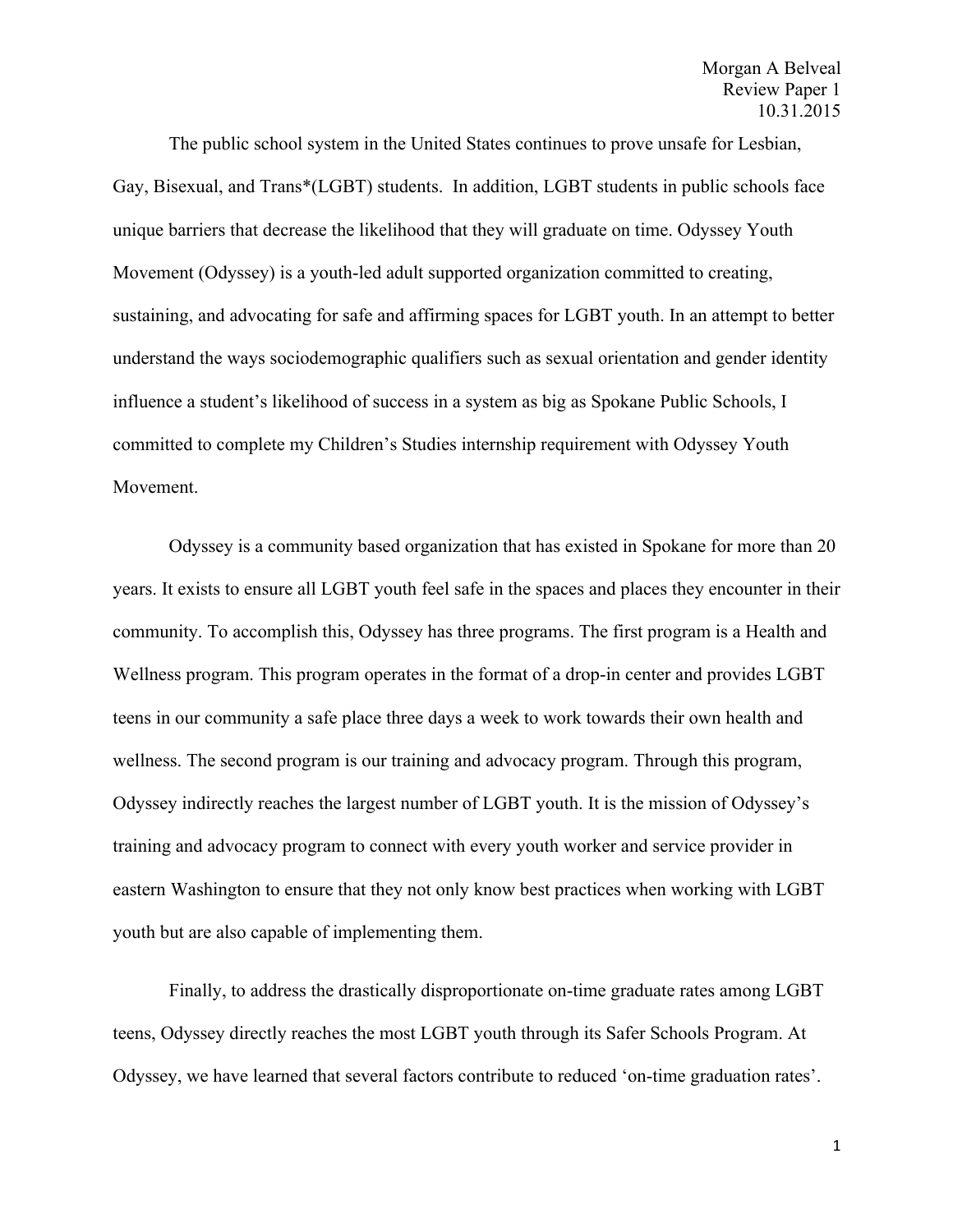These factors include a lack of LGBT representation in school curriculum, increased attendance violations as a result of bullying, and a lack of accommodating environments such as bathrooms and locker rooms. At Odyssey, we believe every student should have access to a safe and affirming education. We work with youth leaders to ensure every school has a Gay Straight Alliance, every teacher and administrator has been trained on best practices when working with LGBT youth, and LGBT students in every school are empowered to advocate for issues important to them. When this approach in schools is combined with holistic and high quality programs in the community, we start to see LGBT youth thrive where previously they were failing.

When I started at Odyssey, it was clear that the programs offered to the community were of high quality. What was not clear was the method of measuring success in the community. For my internship, I took it upon myself to ensure Odyssey has sustainable ways of measuring its success in the community.

If Odyssey is going to work to ensure schools are safer for LGBT youth, it must first have a way of taking a quantitative snapshot of the day-to-day experiences of LGBT youth. To accommodate this need I worked with GLSEN and my co-workers to create the School Climate Survey. The School Climate Survey is a quantitative data collection tool designed to measure the quality of school environments as experienced by LGBTQ teens that experience them. In addition to asking basic demographic questions, the survey asks students to rank the frequency of experiences on a scale from "Never" to "Frequently". The majority of these questions focus on the frequency of and teacher response to homophobic/transphobic actions and statements. In addition, the survey asks questions about attendance, homelessness, and tobacco use.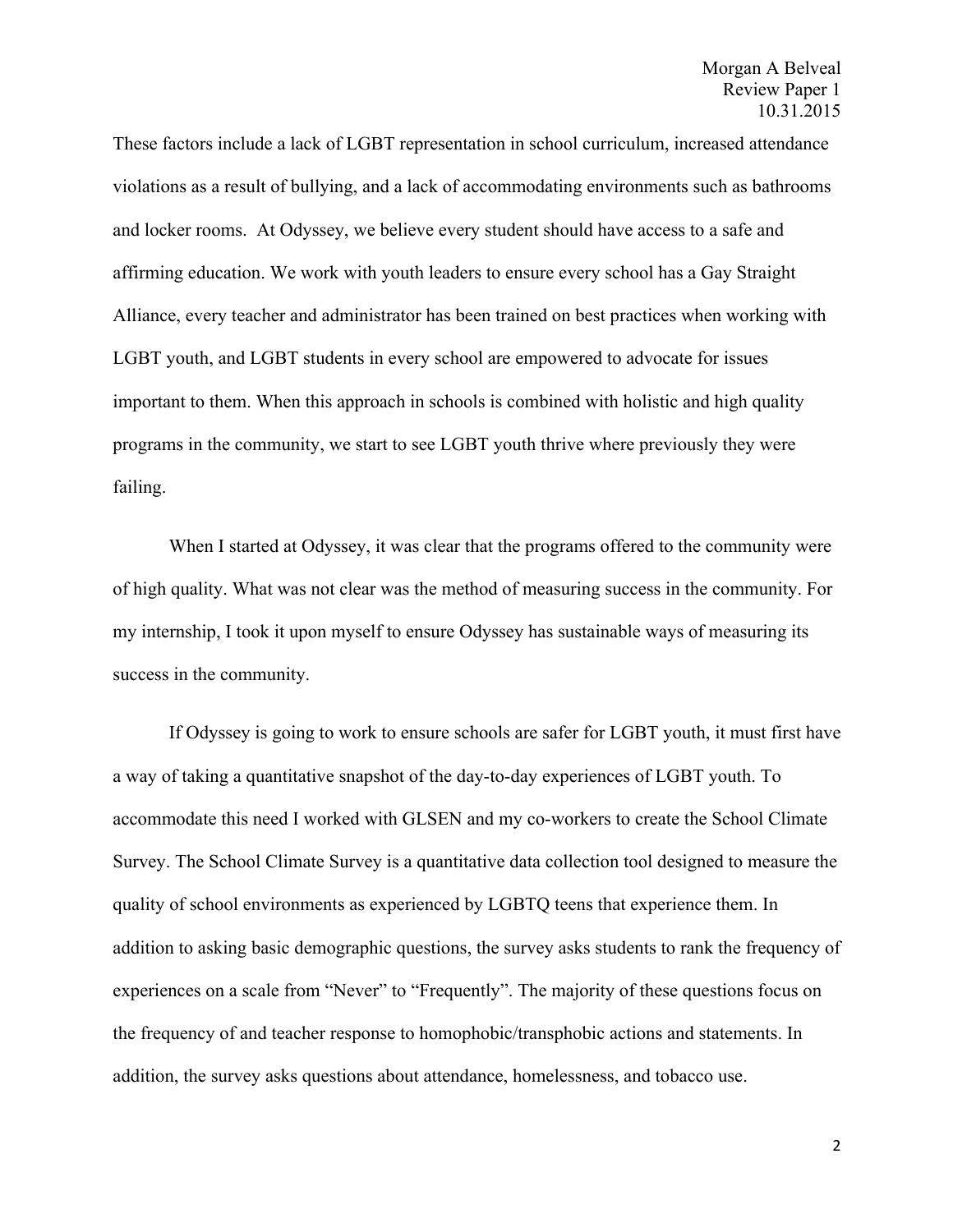For my education, I am passionate about comparing local statistics to national and global demographics. It was important to me that the School Climate Survey was designed to align closely with a national survey of the same name released by GLSEN. This allows us to compare our local survey results to national and state based trends.

The creation and administration of this survey was a multi-step process. To create the survey, I studied the past surveys produced and proctored by GLSEN. Then, I worked with our community partners (Spokane Regional Health District & Spokane Public Schools) to ensure that we were asking questions that would symbiotically benefit all three organizations. These conversations lead to the addition of questions regarding tobacco and alcohol use as well as questions about homelessness. In the end, the survey asked 58 questions. The responses to these questions gave us a better understanding of the barriers standing between LGBT youth in Spokane and an on-time gradation. The final step in this survey cycle was to produce an executive summary of the findings to be published and delivered to our community partners, funders, and supporters. This survey is a fundamental part of the future work at Odyssey because it fuels us to make decisions based on the precise circumstances present in our community.

In addition to seeing a snapshot of the barriers facing LGBT youth in Spokane in a particular year, it is important that we understand the complete demographics set of the students in Spokane County. Upon starting my internship, it became clear that the district is not currently collecting data on sexual orientation or gender identity. This data is pertinent to understanding the number of students in our district who may be facing this unique set of barriers. Consequently, the data provided by asking questions about student's sexual orientation and gender identity will allow us to better serve the needs of the students in the schools.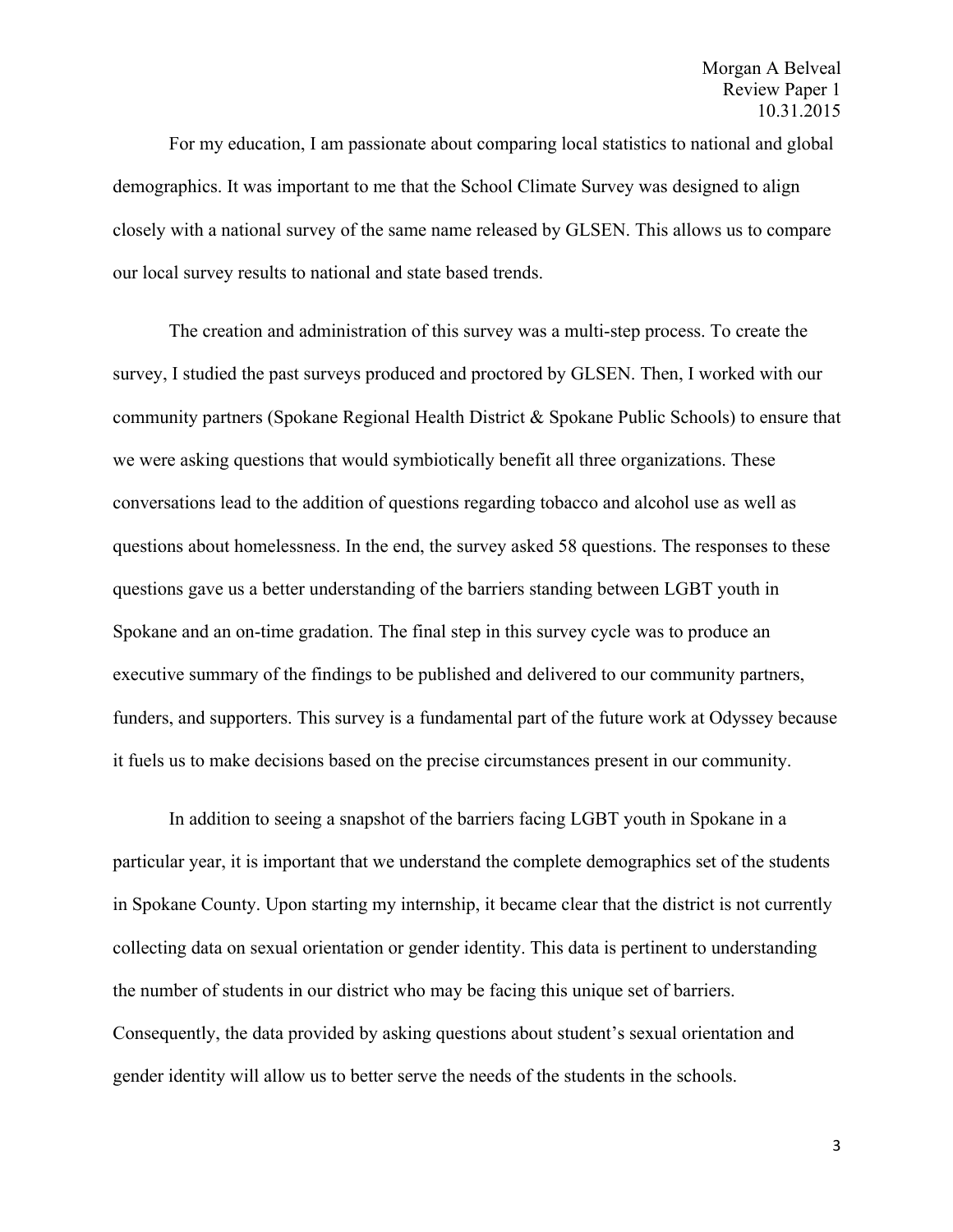## Morgan A Belveal Review Paper 1 10.31.2015

In searching for a solution to this data collection gap, I came across three primary solutions, one of which will be executed in the coming months. First, Spokane Regional Health District (SRHD) distributes a Healthy Youth survey to all students in all District 81 Middle Schools and High Schools. The easiest and most direct route to gathering this data is to work with SRHD to ensure these surveys are appropriately asking questions about student sexual orientation and gender identity. This was the first solution tried and I discovered the survey will not be edited again until 2017. The survey currently offers four options to schools so they can ask exactly the questions they want to ask. Only two of these four options currently ask questions about student's sexual orientation and gender identity. This brings us to our second solution: encourage principals of middle schools and high schools in District 81 to select one of the two surveys that asks these demographic questions. The final and most complex solution involves us creating a data collection tool and distributing it through the schools in our school district. We will spend the next month deciding which solution will best provide the data we need to meet the unique needs of our community.

My data collection focused internship lead me next to outline a longitudinal study to better understand the risk factors LGBT youth experience and how these risk factors present themselves as a student advances through high school. To gather this data, we will partner with Spokane Public Schools (SPS) through the use of their community partner dashboard. The development of this dashboard identified Spokane Public Schools as a frontrunner in the race to share student data with community partners. As an SPS partner, we have access to a dashboard that will outline the exact risk factors identified by the student's school that are likely to prohibit on-time gradation. For example, if a student has three or more unexcused absences in a year,

4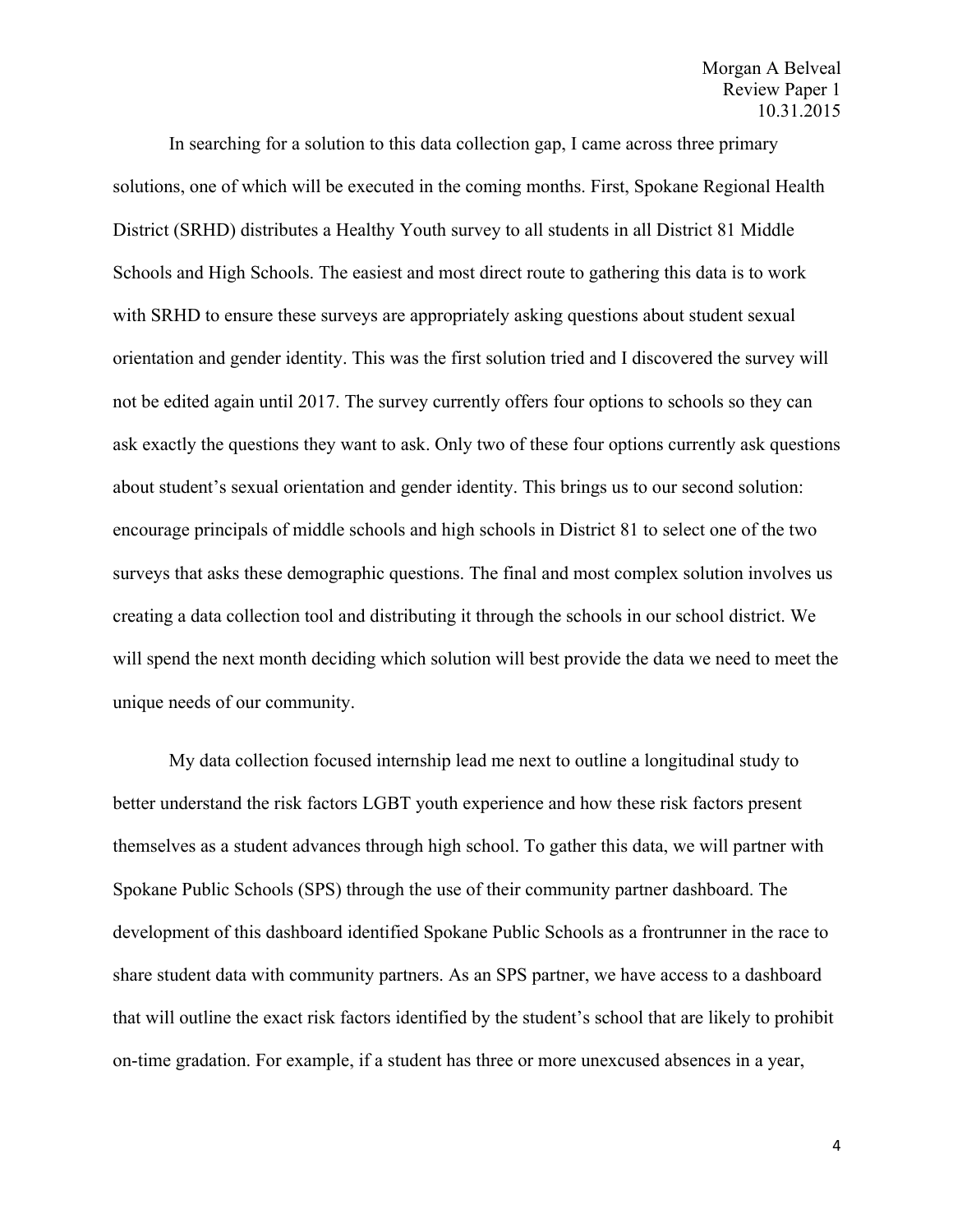their account is flagged on the dashboard. The dashboard also tracks disciplinary action and failing grades.

To best utilize the community dashboard, we will invite LGBT freshmen in District 81 to self-select into the case study. Our goal for this study is to have 36 participating LGBT freshmen by the end of this year. The longevity of this study will allow us to see, over the course of four years, what proportion of these students is triggering the Early Warning System built into the community partner dashboard. With this data, we will be able analyze the likelihood that an LGBT youth will graduate on time and, when we conduct this study again, we will be able to precisely measure the quantitative improvements of on-time graduation rates among LGBT youth.

The work we are doing at Odyssey is riddled with challenges. The first and most obvious challenge is the lack of precedent in the work we are doing. While systems like the Community Partner Dashboard and GLSEN's school climate survey are great supplements to the data collection we are starting, the precise work is unprecedented locally and, for the most part, nationally. Because of that, we are starting from the ground level and working our way up. A more demanding challenge is the lack of LGBT comprehension in schools and other systems. This is demonstrated in the Healthy Youth survey proctored by Spokane Regional Health District. Only two of the survey options ask sexual orientation and gender identity questions. These two surveys are also the same two surveys that ask questions about sexual history and sexual activity. This correlation outlines the understanding that the general public has a difficult time separating sexual orientation and gender identity from sexual desire. This is just one